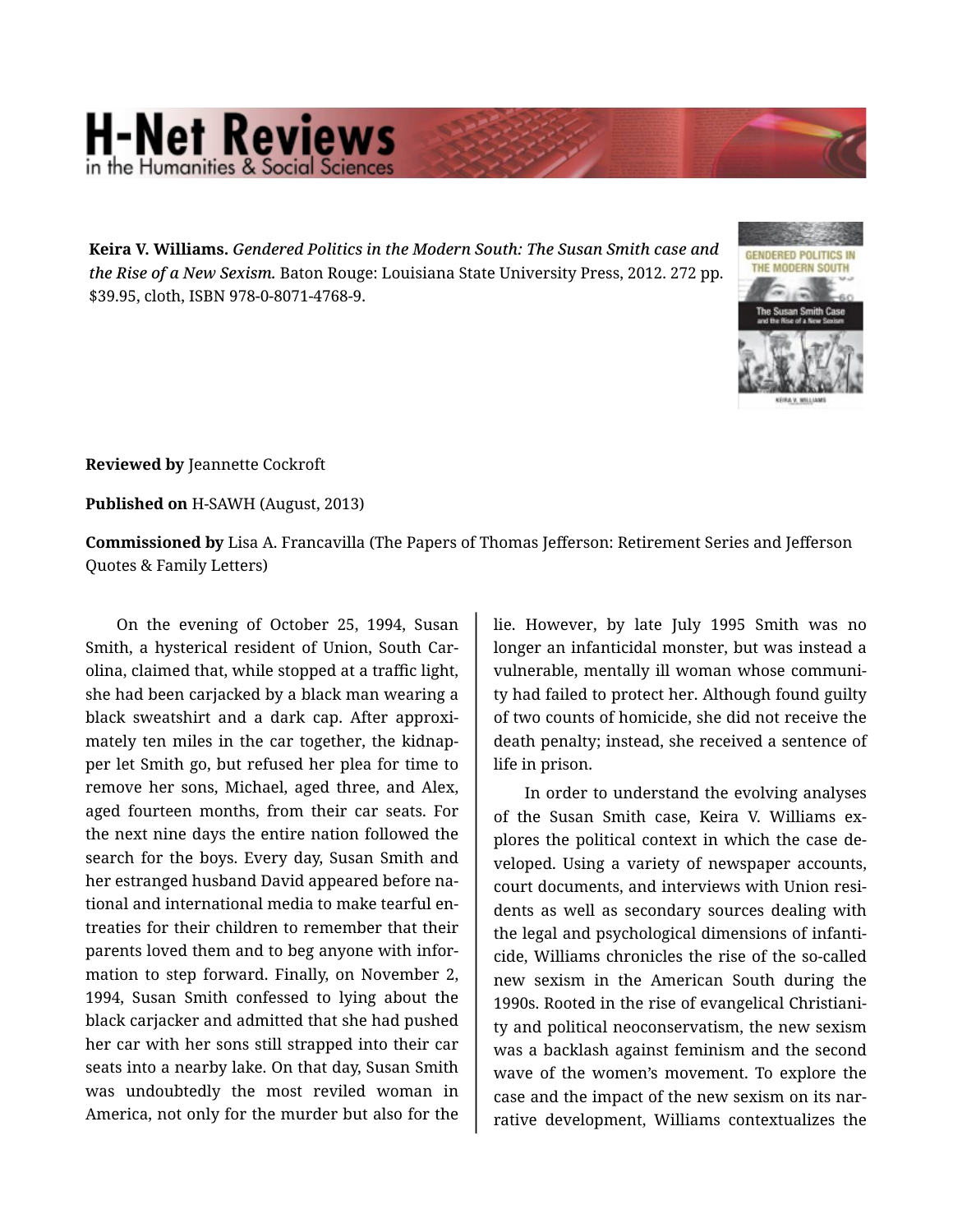murders by creating what she calls the seven "Su‐ sans." These are the seven myths that embody the changing notions of gender, race, and class in the 1990s and which both the media and the public employed to make sense of the horrific crime.

The first "Susan" was the Good Mother. She was the white, middle-class, married, full-time mother who devoted herself exclusively to her children. Reminiscent of Republican motherhood, the cult of true womanhood, and June Cleaver in the 1950s, the Good Mother paradigm exemplified the new momism, which argued that women were unfulfilled unless spending every minute with their children. As the shifting religious and political landscape of the 1990s reasserted the supremacy of traditional gender roles, Americans became increasingly obsessed with both stranger abduction of children and the sexual abuse of children in day care, even though statistics from the period did not suggest that either of these was a pervasive phenomenon. However, media cover‐ age of stories such as the Adam Walsh abduction and comments from politicians such as Newt Gin‐ grich reinforced the notion that the permissive‐ ness of the 1960s which attempted to liberate women from patriarchy undermined the stability of American families and society. Those messages, in turn, created substantial pressure for mothers to stay home with their children. When Susan Smith appeared with her husband David in her parents' spacious ranch home to beg for the safe return of her children, she seemed to be the epito‐ me of motherhood. But this first mythological "Su‐ san" was the most ephemeral of the seven myths. No Good Mother kills her own children.

Another myth used to analyze the Smith case was nearly as short-lived. Susan Smith's lie about a mysterious black male carjacker created the sec‐ ond "Susan." This myth was founded on the no‐ tion of the white southern woman in need of pro‐ tection from a predatory black man. This second "Susan" highlighted the rise of both a new racism and a new sexism in the post-civil rights South.

The new racism replaced the use of lynching to terrorize African Americans into political submis‐ sion with a more nuanced, law and order rhetoric dating back to Ronald Reagan's efforts to curry fa‐ vor with white working-class voters, especially men. In the 1990s this more subtle racism fused with a new sexism that attempted to reassert pa‐ triarchal control over women by underscoring the vulnerability of those who lived outside the pro‐ tections of family and male-dominated social structures. The fusion of these two perspectives created a political narrative that argued that the liberation of both women and African Americans in the 1960s undermined the moral foundations and political stability of the country. Coincidently, the only way to stabilize society was the reasser‐ tion of traditional, patriarchal values.

The juxtaposition of southern white, female vulnerability with black male bestiality transfixed the nation until Smith confessed. Although a few black members of the community protested the incendiary nature of the accusation, most of Union's citizens and much of the media quickly dropped the issue of race as soon as Susan Smith apologized for the lie. Most were eager to avoid any discussion of race, gender, and historical op‐ pression. Rather, many preferred to define Smith's lie not as a manifestation of racism, but rather simply as an acknowledgement of the pre‐ ponderance of black criminals in the late twenti‐ eth century.

Williams posits several additional, post-con‐ fession "Susans" to explain the shifting public nar‐ ratives of the infanticide within the context of a resurgent political and religious conservatism. The media, in particular, struggled to explain Smith's deceitful initial depiction of herself as a doting wife and mother and subsequently seized upon several additional political myths as expedi‐ ent explanations for the unimaginable act of fili‐ cide (killing one's own children). One of these was the "boyfriend motive," in which Susan Smith was a promiscuous, scheming single mother who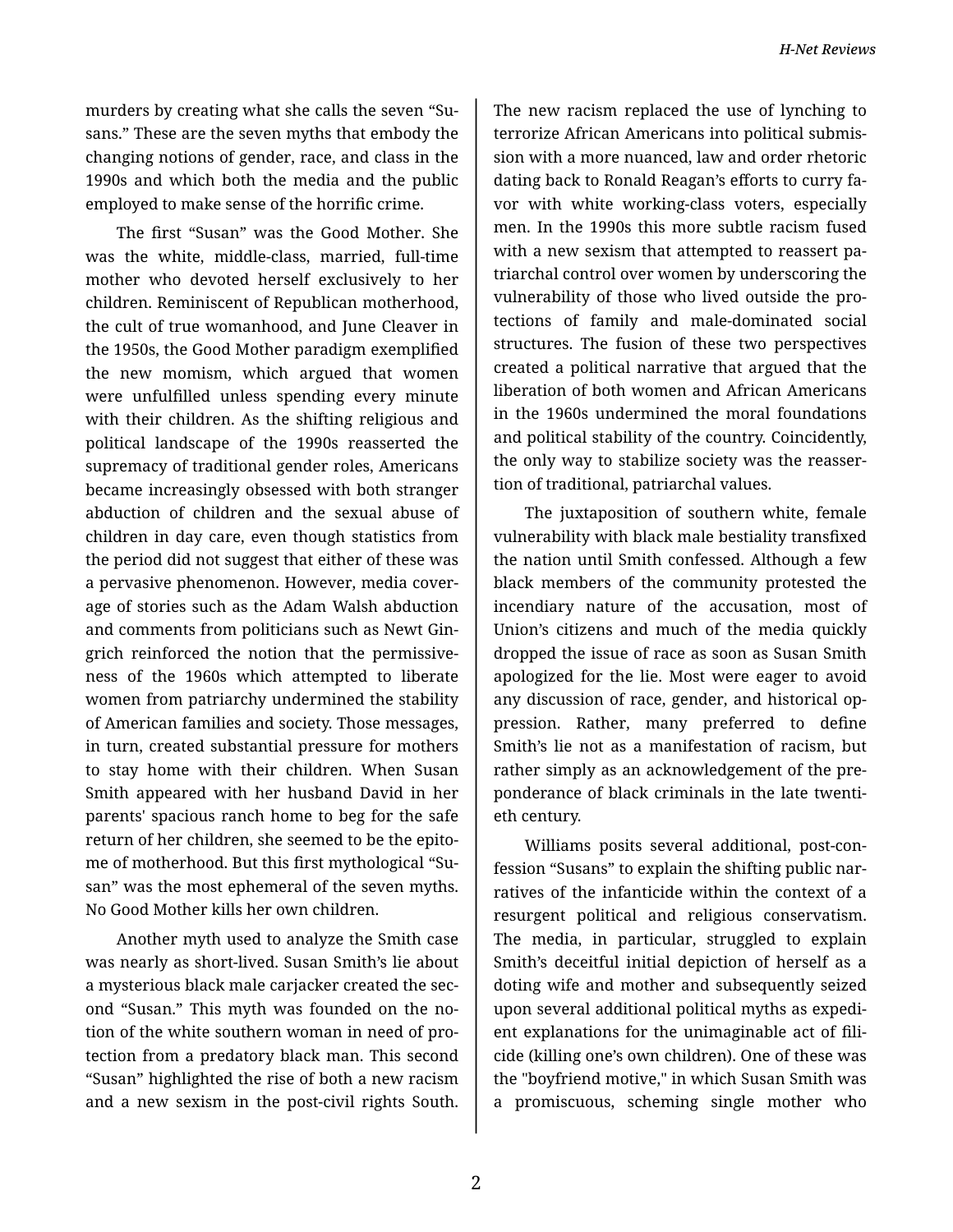killed her sons to win back a boyfriend who did not want children. This mythic third "Susan" un‐ derscores the evils of single motherhood, which in the 1990s became a scapegoat for a variety of so‐ cial ills. Assumed to be rooted in feminist selfish‐ ness, single motherhood not only destroyed the bedrock institution of American life but also un‐ dermined the paternalistic power that shaped and protected that way of life.

Related to the notion of the corrosive impact of single motherhood on American society is the idea that Smith saw her rich boyfriend as a way to improve her deteriorating economic circum‐ stances. This fourth mythological "Susan" reflects the shifting view of single mothers as lazy and op‐ portunistic, rather than vulnerable and unfortunate. A fifth "Susan" highlights the assumptions of the southern gothic myth, in which the public val‐ ues of evangelical Christianity coexist with pri‐ vate sexual perversions. Susan Smith's stepfather, Beverly Russell, was a prominent Union business‐ man, local Republican officeholder, and a mem‐ ber of the Christian Coalition. He was also a longtime pedophile who had molested Smith for near‐ ly eight years. Smith's mother condoned her hus‐ band's failure to protect Smith and refused to take legal action, choosing instead to preserve her fam‐ ily's public image. The sixth "Susan" is the para‐ digm of a mentally ill young woman traumatized by the suicide of her father, victimized by her stepfather, and stalked by her estranged husband. Because of the failures of the significant men in her life to protect her, she suffered from longterm depression and suicidal ideations. These un‐ treated mental illnesses contributed to the post‐ partum psychosis that led to infanticide.

By mid-1995, Susan Smith was no longer a monstrous perpetrator. She was, instead, the vic‐ tim of her paternalistic community's failure to as‐ sist and protect her. This seventh mythological "Susan" spared Smith's life by arguing that she was ill, rather than evil, an argument that rein‐ forced the conservative proposition that for

white, middle class, married mothers, maternal failure is personal. In order to preserve the funda‐ mental assumptions of the new sexism, the Good Mother must be suffering from a postpartum psy‐ chological disorder, not from a socially construct‐ ed malady exacerbated by a lack of affordable childcare or by acute financial strain.

This book is a well-written and extensively re‐ searched exposition of a very difficult topic. Williams deftly combines a deep historical per‐ spective on race and gender in the American South with a broad interdisciplinary examination of the social and legal issues surrounding infanti‐ cide. As she notes in her conclusion, even contem‐ porary feminists are reluctant to discuss publicly the challenges and stresses of motherhood. Until women across all racial and socioeconomic boundaries are free to express the anger and frus‐ tration they have experienced as mothers, the paradigm of infanticide will remain an ideological and political construct, rather than a psycho-bio‐ logical or criminal one.

(70-71)